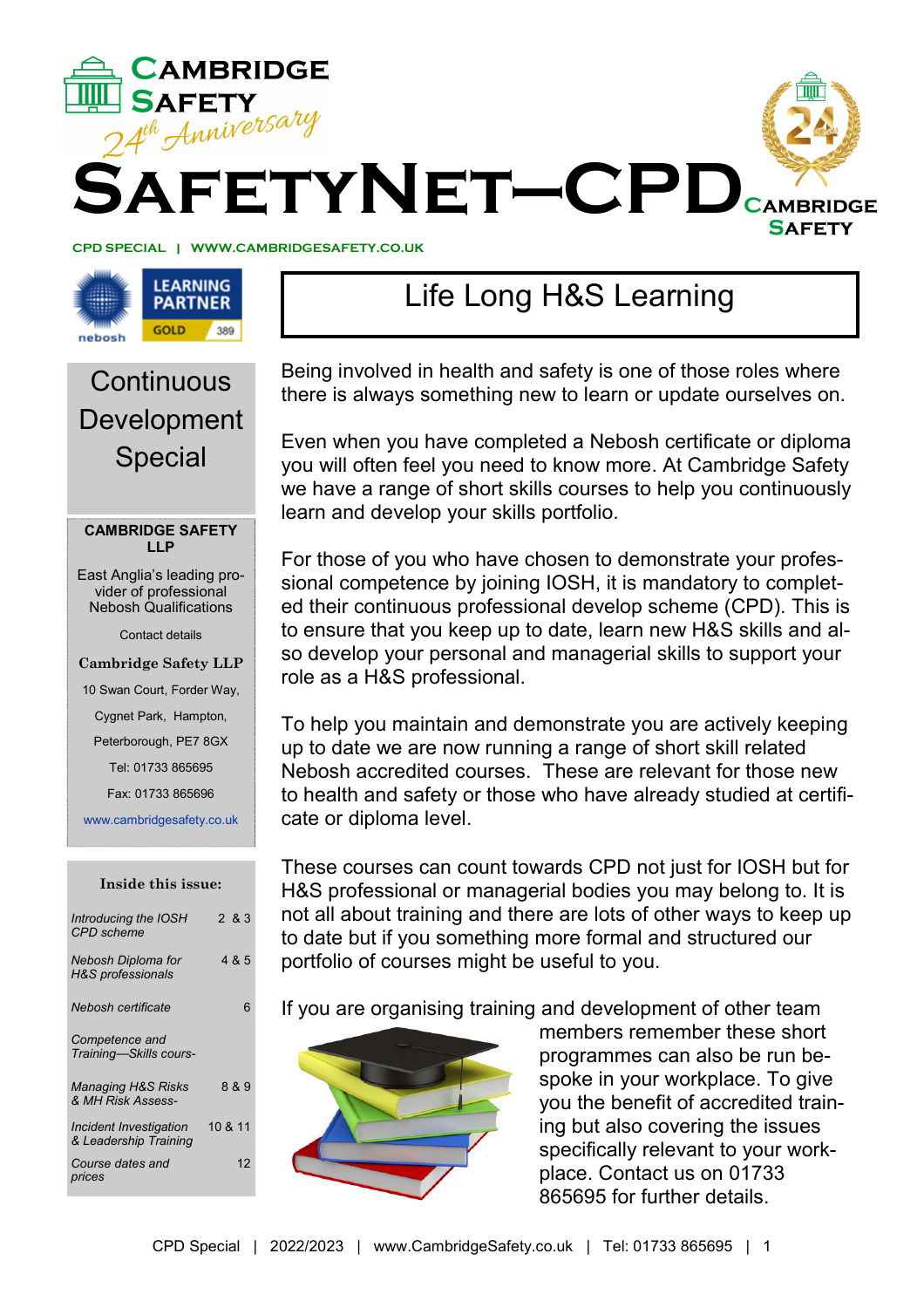# **IOSH Continuous Professional Development**

Continuing Professional Development (CPD) allows IOSH to safeguard the health and safety profession by raising the standard of practice. It enhances IOSH's standing as a professional body by demonstrating that our members are keeping on top of their skills and knowledge, as required by the IOSH Code of Conduct .

Maintaining an up-to-date CPD record is an important requirement of your IOSH membership. Unless you're an Affiliate or Associate Member of IOSH, you need to carry out CPD at an appropriate level in order to maintain your category of membership

That's the 'ifs and buts' out of the way. On the positive side, here are just some of the reasons why CPD benefits you, your employer, your clients, and the public:

- CPD is a requirement of the Privy Council for a profession to be recognised as chartered the accolade of a true profession.
- CPD demonstrates that you keep up to date with health and safety developments and, if you choose your activities correctly, it can usefully broaden your health and safety knowledge.
- CPD encourages you to reflect on your health and safety practice and thus helps you recognise areas of practice that need updating or upskilling.
- CPD encourages you to network with other like-minded professionals and learn from each other.
- CPD assures your employer that they are getting current and relevant advice.
- CPD shows prospective employers or clients that you are a committed professional.
- CPD recognises that skills beyond the normal 'core' safety activities are needed to promote and develop safe and healthy workplaces.
- CPD changes to reflect your requirements as you develop your own knowledge, skills and experience.
- A commitment to CPD by the whole profession shows that its members are the best you can get.

### **Recording CPD activities**

One of the main concerns that IOSH members have about CPD is the way in which it needs recording. The current scheme of administration is available via the MyIOSH portal (see below), and all members have access to their own online secure recording system. This allows members to record their CPD in their own individual way to suit their personal circumstances.

The main advantage is that there is no need to gather, or submit mountains of paperwork when called for audit.

### **How does it work?**

To get started, you need to register on the IOSH portal, MyIOSH. This can be reached either from the main IOSH website www.iosh.co.uk or directly via http://my.iosh.co.uk This will be your own passwordprotected secure space on the IOSH membership server.

Once registered, you can enter the CPD recording area of the portal using MyCPD. (The portal also includes an area where you can pay your subscription; eventually, you will also be able to book courses and events, and access other membership benefits.)

Ideally, you should start by entering a development plan. This can be a basic programme of activity, or just a simple commitment to CPD. It does require some reflection on what you think you need to do to both maintain and develop your professional knowledge and skills.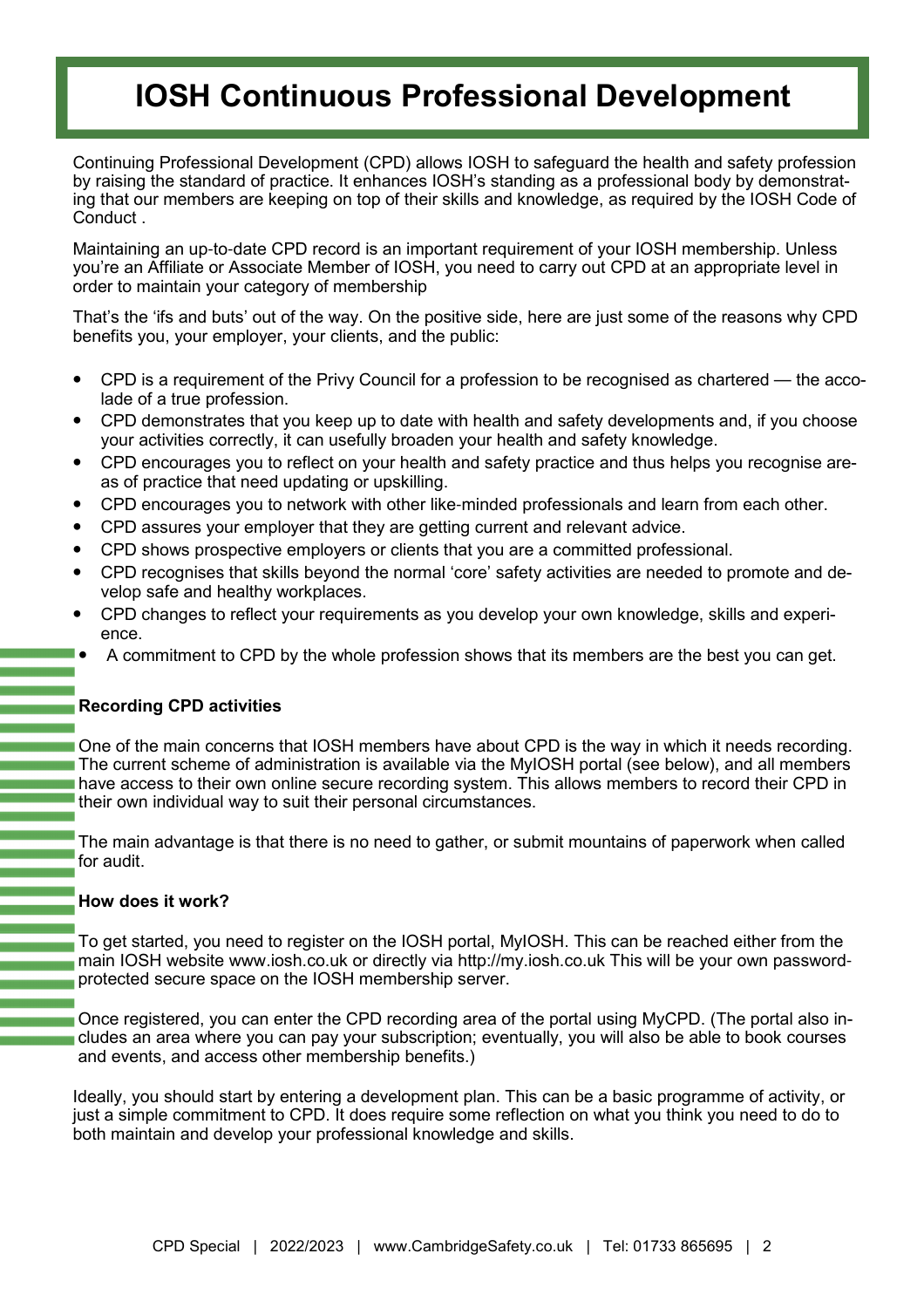## **Demonstrating Your CPD**

The next stage is to start adding activities to the records. Here, the scheme is divided into three sections:

Section B: maintaining competence in health and safety;

Section C: developing competence in health and safety; and

Section D: developing competence in professional skills that help you practise successfully as a health and safety advisor, or within your health and safety role.

You can record your activity through any of these sections, or section A — they all function in the same way. If you want to change the section to which you have assigned your activity this can be easily done when you start to allocate credits.

Entering an activity requires a statement as to why you believe it contributes to maintenance, or development of your health and safety knowledge and skills. Again, this can be a relatively simple statement, such as: "Reading this article on working at height has given me some ideas about what I need to do to revise our company's policy on this issue. In light of this, and the reference to the HSE's website contained in the article, I will be amending our policy."

Alternatively, you may want to reflect on how and why you are going to amend the policy, and reference this more formally. The choice is yours; you can use the scheme to the extent to which you feel comfortable. Again, talking to colleagues, or other IOSH members, will help you develop this reflective approach, but bear in mind that it is your CPD.

The scheme requires you to allocate 'credits' for your CPD activities, with the precise number allocated based on the perceived amount of CPD gained from the activity. Two points for a day's activity is a benchmark but this can vary, depending on the outcome of the activity (but the maximum is three).

Longer activities need to be broken down into smaller sections, and points allocated accordingly. Remember: it is the outcome of the activities that determine the number of credits given, not the activities themselves. So, for someone undertaking a longer programme of work, or study course, such as a master's degree, several outcomes will be recognised and will need to be individually recorded.

Not everyone will allocate credits at the same rate but individual members are expected to be consistent

C 命 Ahttps://www.skilsure.net/skilsure\_iosh\_cpd/fs\_default.php

in their own allocations. This will be taken into consideration should a member's CPD record be the subject of a random audit by the CPD Sub-Committee, which has been set up to oversee the process.

 $\leftarrow$   $\rightarrow$ 



□☆ ☆ ん ! … come Jackie Cambridge | Contact IOSH | Logout

**Conclusion**

The CPD process allows practitioners to reflect on the knowledge and skills

they need to be able to undertake their work in a competent and ethical manner. It is a straightforward, relevant process, which can be easily incorporated into your every-day professional activities.

#### http://my.iosh.co.uk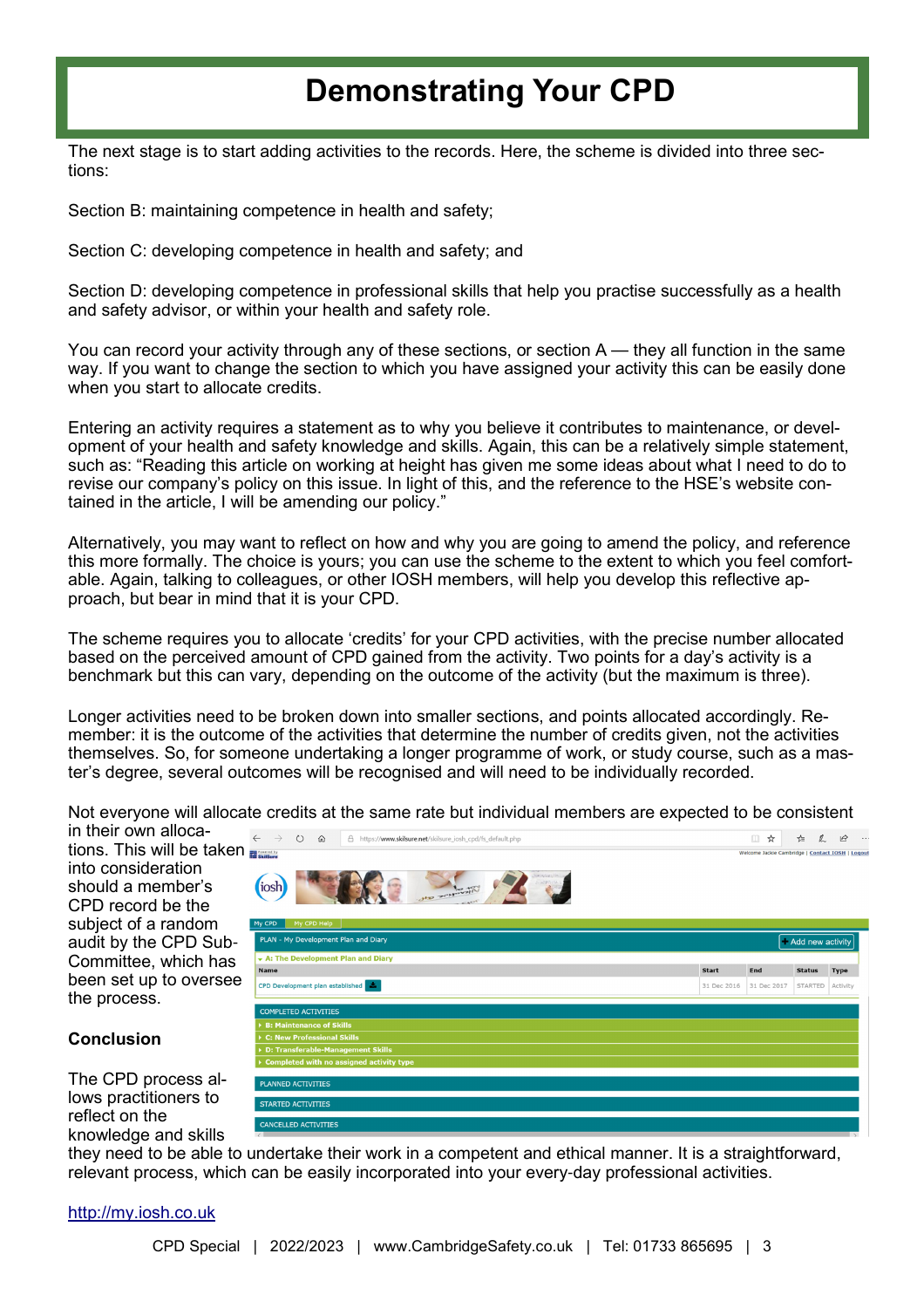## **The New H&S Diploma for H&S Professionals**



Completed your Nebosh certificate and finding you want to know more, look no further then the brand new updated Nebosh Diploma

The NEBOSH National Diploma is the flagship of NEBOSH qualification and, when launched in 1988, was the first UK vocational qualification to be developed specifically for health and safety professionals.

This is an intensive yet informative and enjoyable course which is run over 30 tutorial days plus up to 17 days to complete the three new style assessments. The course is run on a day release basis to allow dele-

gates to manage the course around their work commitments.

The 30 day total of tutorials is divided between three main course units, ND1 covering the law and management of H&S (13 days plus 6 assessment days), ND2 workplace health issues including chemicals, noise and vibration (9 tutorial days plus 4 assessment days) and the ND3 which focuses in workplace safety issues including fire, explosions, machinery and workplace issues (8 study days plus 4 assessment days). We have allocated the additional assessment dates to enable you to book these in your diary to ensure you have enough time put aside.

When you decide to start your course of study, you can book on each unit one at a time or you can book our flexi course. Course assessments are at set dates each year and when you book and are studying we will let you know assessment submission dates to enable us and you to plan your study. When you register for the Diploma with us and Nebosh you have a 5 year period to complete your diploma, which allows for breaks of study to be taken for personal or work reasons. If you want to discuss flexible options please contact us so you can discuss your needs with one of our course tutors who will be able to offer advice on the possible options to meet your needs and those of the qualification. Whatever you choose we are here to support you all the way to the completion of the qualification.

The course is highly participative with tutor presentations supported by the use of practical exercises, syndicate work, video and feedback sessions. Additional online resources, podcastes and access to a library of videos giving full presentations is also provided so if you want to recap or review a session again you can do so at any time.

The Diploma can form the basis of a professional qualification for health and safety practitioners. Along with relevant experience, successful completion can lead to Chartered Membership of the Institution of Occupational Safety and Health (IOSH). The Diploma has been re designed to provide knowledge and understanding to aid the development of competency in the field of occupational safety and health. Relevant to any H&S professional whatever industry or sector you work in.

The NEBOSH National Diploma is *the* qualification for aspiring health and safety professionals, building directly upon I the foundations of knowledge provided by the NEBOSH National General Certificate. It is designed to provide learned with the knowledge and understanding required for undertaking a career as a health and safety professional and it also provides a sound basis for progression to postgraduate study. So you will need to have completed the Nebosh General Certificate or an equivalent level 3 H&S qualification to ensure you have the under pinning knowledge to embark on your diploma course of study as it will not be covering material already covered at Certificate level.

The qualification deliberately looks at general workplace issues so that it can be applied in many different sectors in which health and safety professionals may work. Health and safety practitioners, advisers and officers who wish to develop their knowledge and skills. Delegates must have either completed the Nebosh Certificate or a similar level three H&S qualification to be eligible for this programme.

#### **Why Study With Cambridge Safety?**

We have a proven track record in quality training with the success of our Nebosh General Certificate, Construction Certificate, Environmental Certificate, National Diploma and Environmental Diploma courses. Equally, we try to ensure that learning is an enjoyable experience. Unlike many centres we use our own employees and do not rely on high numbers of external tutors. This ensures the message given throughout the course is consistent and the courses run as seamless programmes, not a set of unrelated training days. We produce our own study material to ensure the handouts truly support the tutorials provided and are kept up to date.

Diploma Start Dates January, April & September Each Year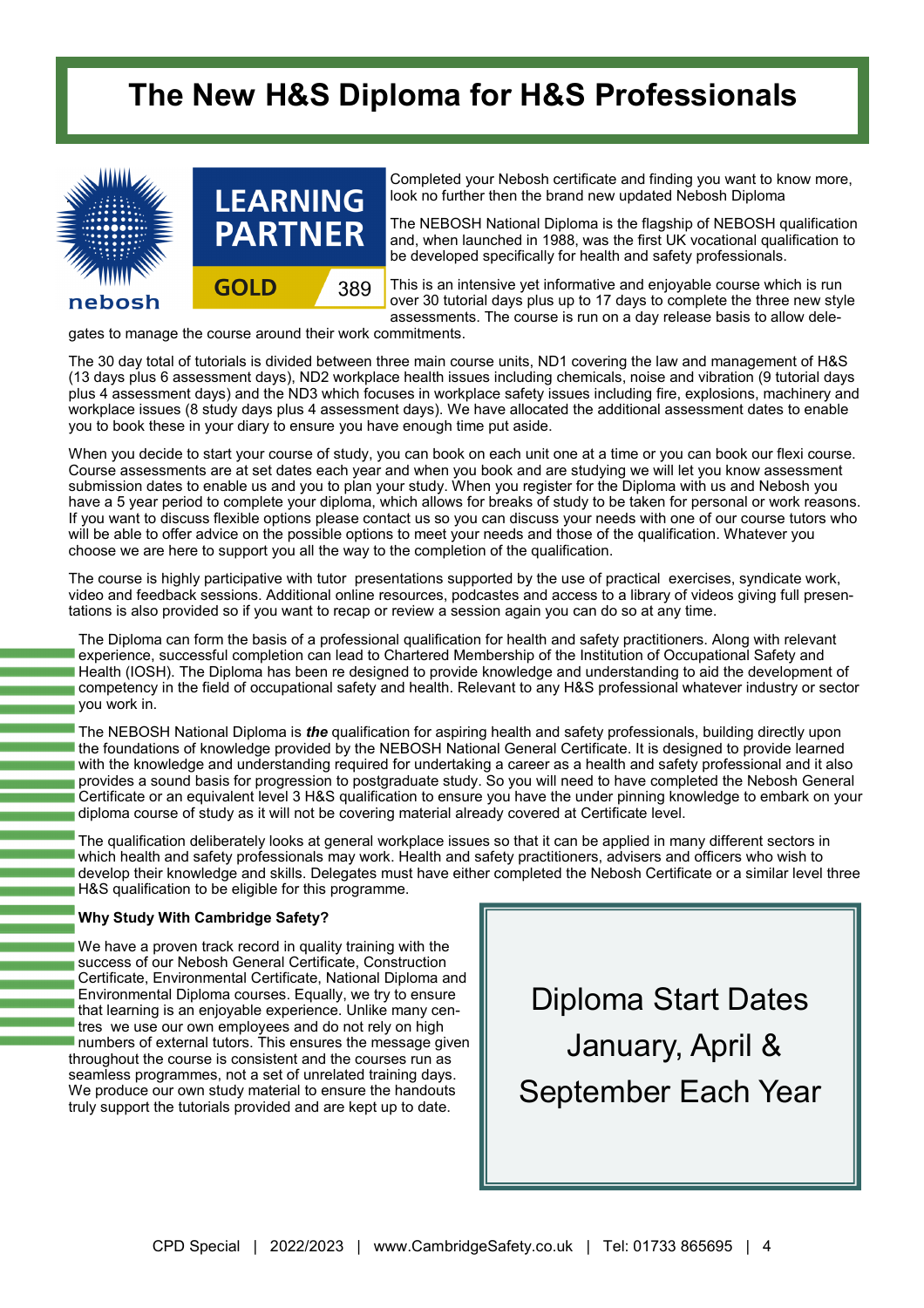Once you have completed your study and the assessments you will be able to:

- Understand how health and safety legislation is applied in a workplace and the possible enforcement actions that could be take for non-compliance and how they contribute to health and safety legislation.
- Use different types of health and safety leadership approaches and be able to influence health and safety issues at all levels.
- Influence organisational health and safety workplace culture.
- Proactively manage health and safety, taking account of human failures and factors.
- Manage health and safety competence (both their own and that of the organisation).
- Use a range of hazard identification, risk management and loss causation techniques.
- Monitor health and safety performance.
- Develop their role as a health and safety professional including understanding how it links with Corporate Social Responsibility.
- Effectively manage organisational change.
- Manage contractors and supply chains
- Control a range of workplace health and well-being issues.
- Control a range of workplace safety issues.

#### **Flexible Study**

We run one course a year with but you can start studying with any of the three units. Equally you can take a gap at no cost and just restart with the next course unit when the next available start date becomes available.

#### **What Course Study Resources Will I Be Provided With?**

For each of the course elements you will be provided with comprehensive handouts, one per learning outcome, key points summaries, end of element reviews, podcasts, YouTube videos and example assessment questions. In addition extra online resources are provided along with access to our on site library.

Nebosh announce the assessment dates approximately a year in advance so as soon as these are published we are

able to set your final course dates. There are three assessments to be taken and passed, these are the Unit ND1: Assignment which includes a workplace based project, plus Unit ND2: Case Study & Unit ND3: which are based on case studies.

Part of the Unit ND1 assessment will require you to undertake some workplace-based activities. You will, therefore, need to ensure that you have a suitable workplace to base your assessment on The workplace does not have to be your own; it just needs to be suitable. The selected workplace should provide sufficient scope to carry out a range of activities.

*October 21 100%*

*Pass Rates*

*November 21 82%*

As well as tackling the extensive syllabus and standards set by Nebosh, the course will also give assistance and practical guidance on the assignment and case studies, with practice and examples being completed as an integral part of your course programme.

Interested in this new qualification? Then give us a call on 01733 865695 or visit www.cambridgesafety.co.uk to download the brochure.

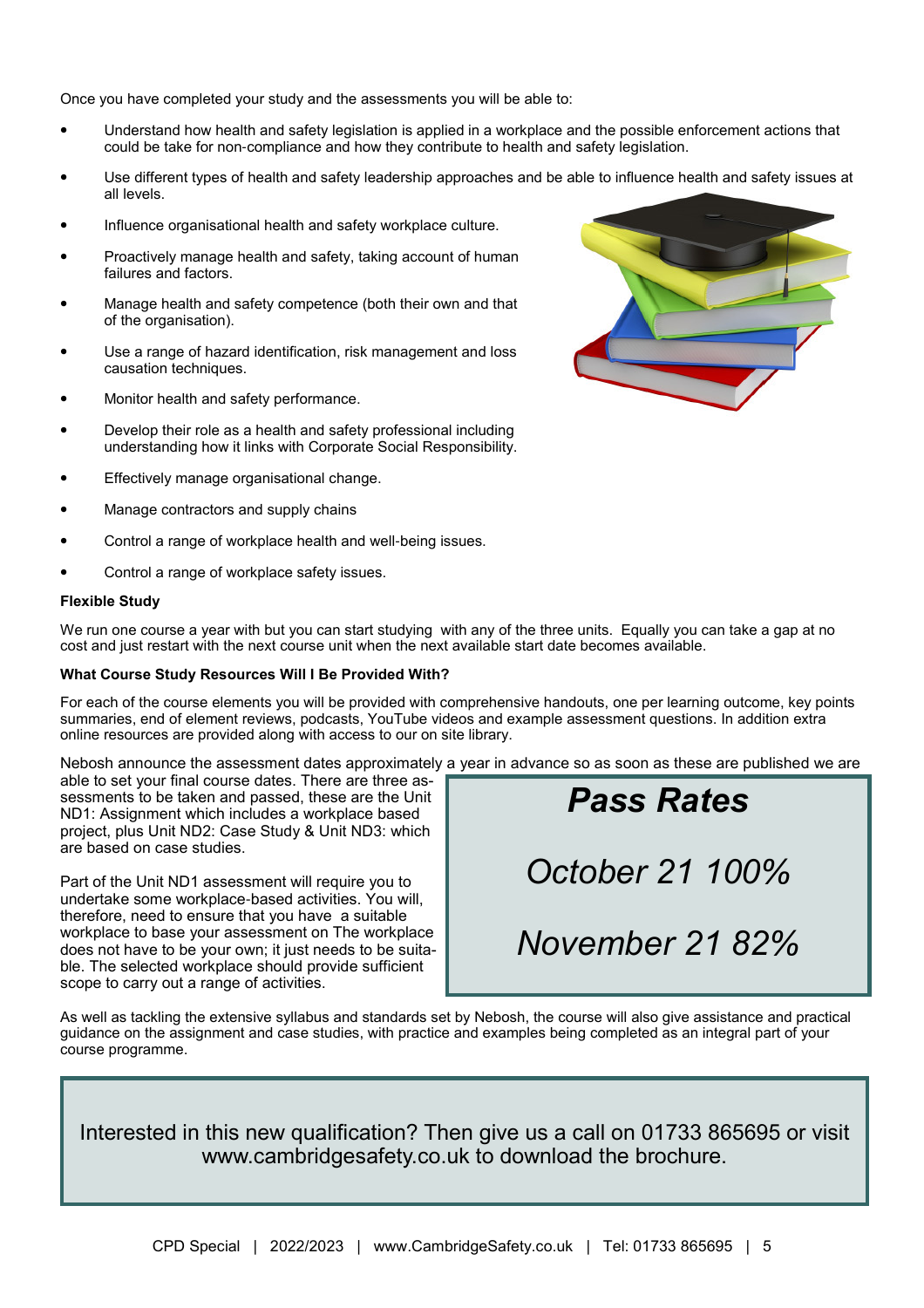### **How about adding fire, environmental management or construction to your certificate portfolio?**



Nebosh General Health and Certificate The UK's most highly recognised H&S qualification. Course start dates in January, February, April, Sep-

### Nebosh Fire Safety Certificate

### New Syllabus & Assessments

Want to specialise in fire risks and complete fire risk assessments? This is the course for you.

Course start dates in April & October

Nebosh Environmental Management Certificate New Syllabus & Assessments Want to add environmental issues to your portfolio? This is the course for you. Course start dates in December

### Nebosh H&S Management for

Construction Certificate

New Syllabus & Assessment

An essential qualification for those working in the construction or facilities management. With details of how the Construction, Design and Management Regulations can be met.

Courses starts in September & April

All current Nebosh Certificate Qualifications now have open book examinations based around a work related case study.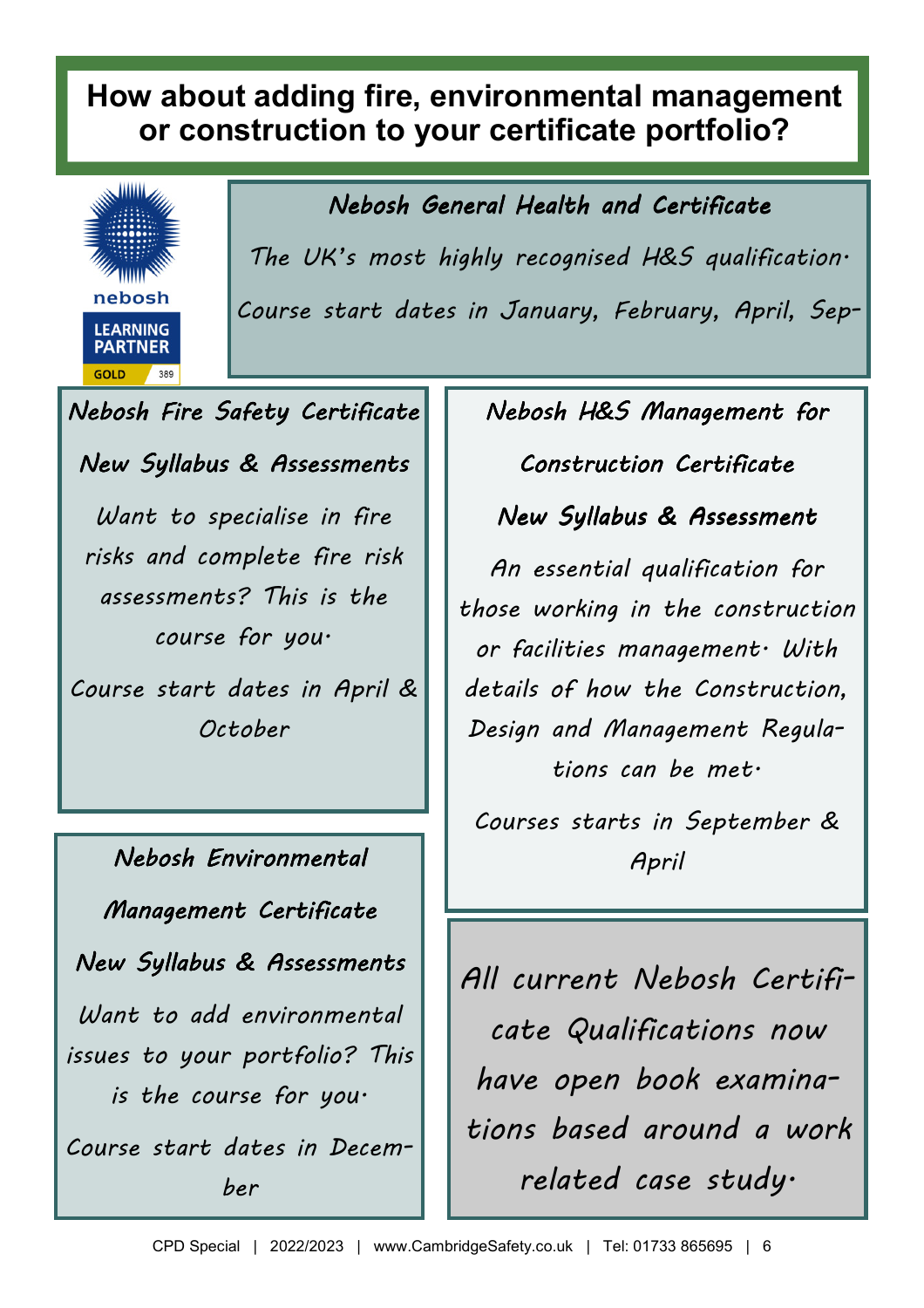### **Nebosh Awards and Certificates Training to Develop Competence**



Employers have a common law duty to provide competent employees which is supported by the requirement in Section 2 of HASAWA to provide training, information, instruction and supervision. Additionally, the Management of Health and Safety at Work Regulations 1999 establishes a requirement for training and for every organisation to appoint one or more competent persons to provide assistance to the organisation in meeting its health and safety obligations (Reg 7). These people not only need to be appointed but they need to be provided with adequate resources to enable them to complete their

duties. The level of competency depends on the complexity of the situation, sufficient training along with sufficient experience and knowledge as well as other personal qualities.

The main problem with H&S competence is that we do not always realise that we need special knowledge or skills. You cannot tell that a chemical is a carcinogen simply by looking at it, and in any case, you may not know what a carcinogen is. Even if you know it is a carcinogen, you may not have the knowledge and skills needed to work with it safely.

Training is just one way that an employer has develop employee competence, however just having attended a course or even passed an exam or assessment will not guarantee that an employee is competent. Training can deliver a range of benefits for the organisation and the employee. However, for the training to assist in employee competence consideration needs to be given to what the purpose of the training is and what you want it to achieve.

If correctly implemented training can assist in improve competence, job performance and even job satisfaction. Training may assist in helping changing behaviours which can subsequently assist in changing or redefining employee attitudes.

There are some limitations with the provision of training which need to also be considered, training may improve practical skills but the improvement will be limited by the individual's physical and metal capabilities.

There are a wide range of health and safety legal requirements which require the employer to provide training with the end intention being employee competent to carry out one or more specific activities for their employer.

Here at Cambridge Safety we are delighted to announce our programme of development opportunities for 2022 and 2023 to give you chance to plan in your learning. These are designed as stand alone courses, many developed in conjunction with the HSE, for those new to H&S or those already qualified to diploma or certificate level. These courses also have the credibility of having been developed by Nebosh in conjunction with the HSE and as such have been written with a focus on what the HSE would be expecting from the employer.

#### **Want to development your accident and incident investigation skills?**

We have the Nebosh / HSE introduction to Incident Investigation course which takes delegates through the process stage by stage as well as examining how human behaviour can play its part in ahigh percentage of workplace accidents.

**Risk assessments have become a fundamental part of the H&S foundations of every company**. Here we have two courses which can assist the **HSE Managing Risks and Risk assessment at Work** for the general assessments and the brand new **Manual Handling Risk Assessment** course for those undertaking specific manual handling and ergonomic assessments. Both are one day programmes, with the course assessment completed as part of the course.

Responsibility for health and safety starts with those at the top of the organisation, the senior managers and directors. If they do not demonstrate good H&S leadership this will permeate down through the various management layers and lead to unsafe actions, unsafe working condition and ultimately loss in the form of injury and ill health. **The Nebosh Certificate in Health and Safety Leadership Excellence** reflects the HSE's model of effective H&S leadership. This is a must for senior managers and can beneficial H&S practitioners as well as other senior managers.

For further details read on or check our web site for the latest dates and availability.

As a gold learning partner you can be assured that the tutor will be bringing the topics alive with up to date experiences and real life examples.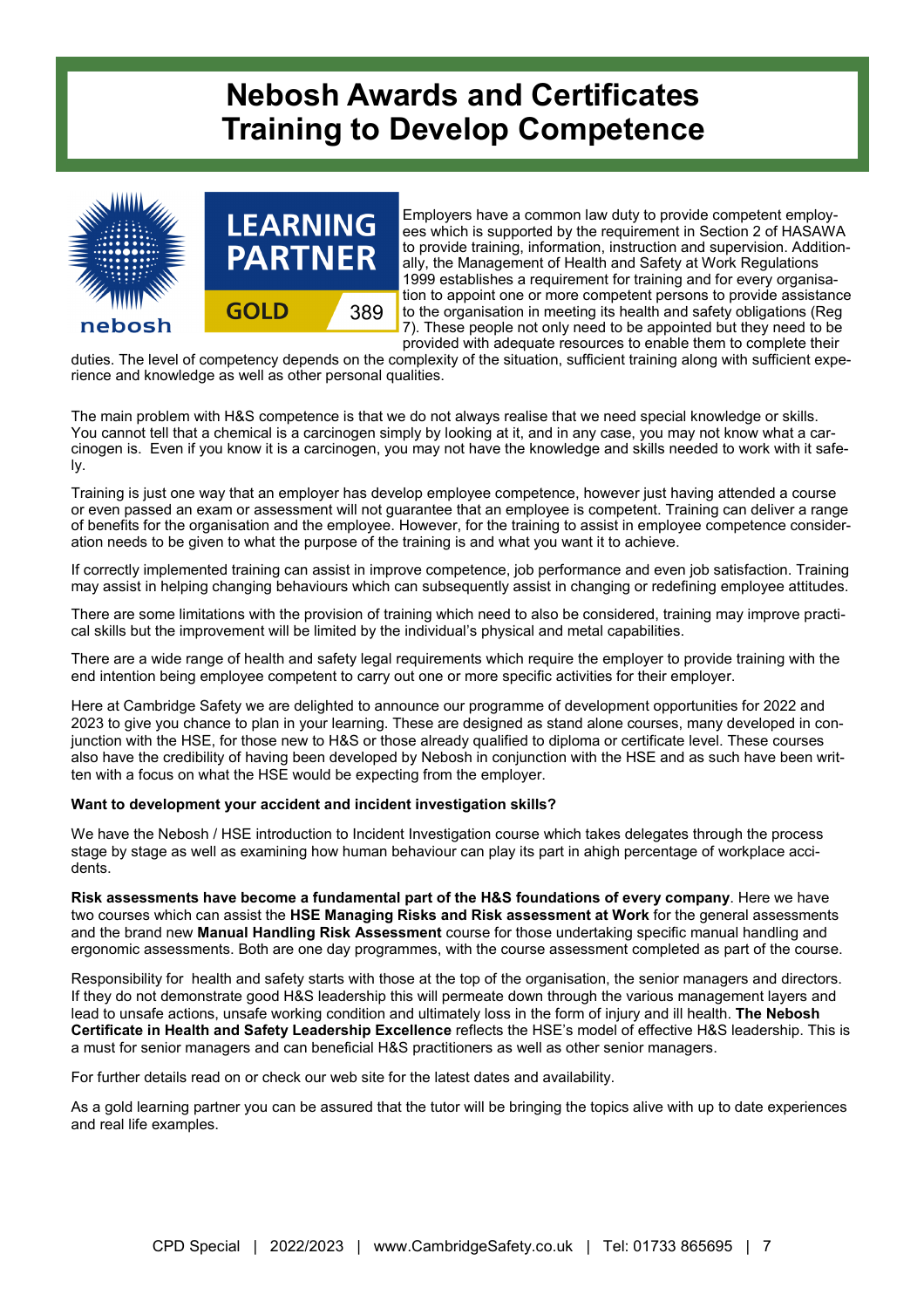## **Nebosh HSE Managing Risks and Risk Assessment**

The NEBOSH HSE Award in Managing Risks and Risk Assessment at Work is a one-day, introductory level qualification jointly developed with the health and safety regulator for Great Britain, the Health and Safety Executive. It is structured around the Health and Safety Executive's approach to controlling the risks caused by workplace hazards.

Develop straightforward, practical health and safety risk management skills so you can go beyond risk assessment, to effectively control the health and safety risks caused by hazards in your workplace.

*"Assessment is not the end product of risk management, and businesses should understand that the elimination or control of the assessed risks is the more important part of the overall process. This new qualification focuses on how organisations can effectively and sustainably manage risks in a proportionate manner."* Ron Macbeth, Risk Assessment Technical Lead, Health and Safety Executive.

Since the very first mention of general risk assessment in the Management of H&S at Work Regulations in 1992. Risk assessment has become part and parcel of the health and safety advisor role. But as the requirement to complete "suitable and sufficient" risk assessment has been incorporated into more and more legal requirements it has become the remit of the line manager, HR manager, site services manage and construction site supervisor.

This 1 day course, developed by Nebosh and the Health and Safety Executive is relevant to anyone involved in managing workplace health and safety risks including those who undertake risk assessments. The content will be particularly useful to employers, managers, supervisors, SHE champions and union and health and safety, representative.

The course is structured around the health and safety regulator for Great Britain, the Health and Safety Executive's approach to controlling the risks caused by workplace hazards.

Students will learn how to:

- Identify hazards and be aware of some of the resources that can help
- Assess risks in low to medium risk premises using simple HSE tools
- Evaluate risks in a proportionate and sensible Manner.

### **Employers**

The NEBOSH HSE Award in Managing Risks and Risk Assessment at Work will help you to:

- Create a safe and healthy work environment
- Have confidence as your employee will be trained in HSE's current approach to health and safety risk

### management

- Ensure your organisation has valuable in-house risk management expertise
- Upskill your teams so they can carry out risk assessments in the right way and to the right standard

The qualification concludes with a risk assessment exercise which if passed will lead to the issuing of the Nebosh HSE Award in Managing Risks and Risk Assessments at Work.

### **What is included if you book this course?**

- Enjoyable, high quality tutorials with group discussions and exercises
- A comprehensive high quality NEBOSH course book
- End assessment briefing and guidance & Assessment Fees
- Feedback and Marking of your assessment
- Nebosh Award certificate on achieving a pass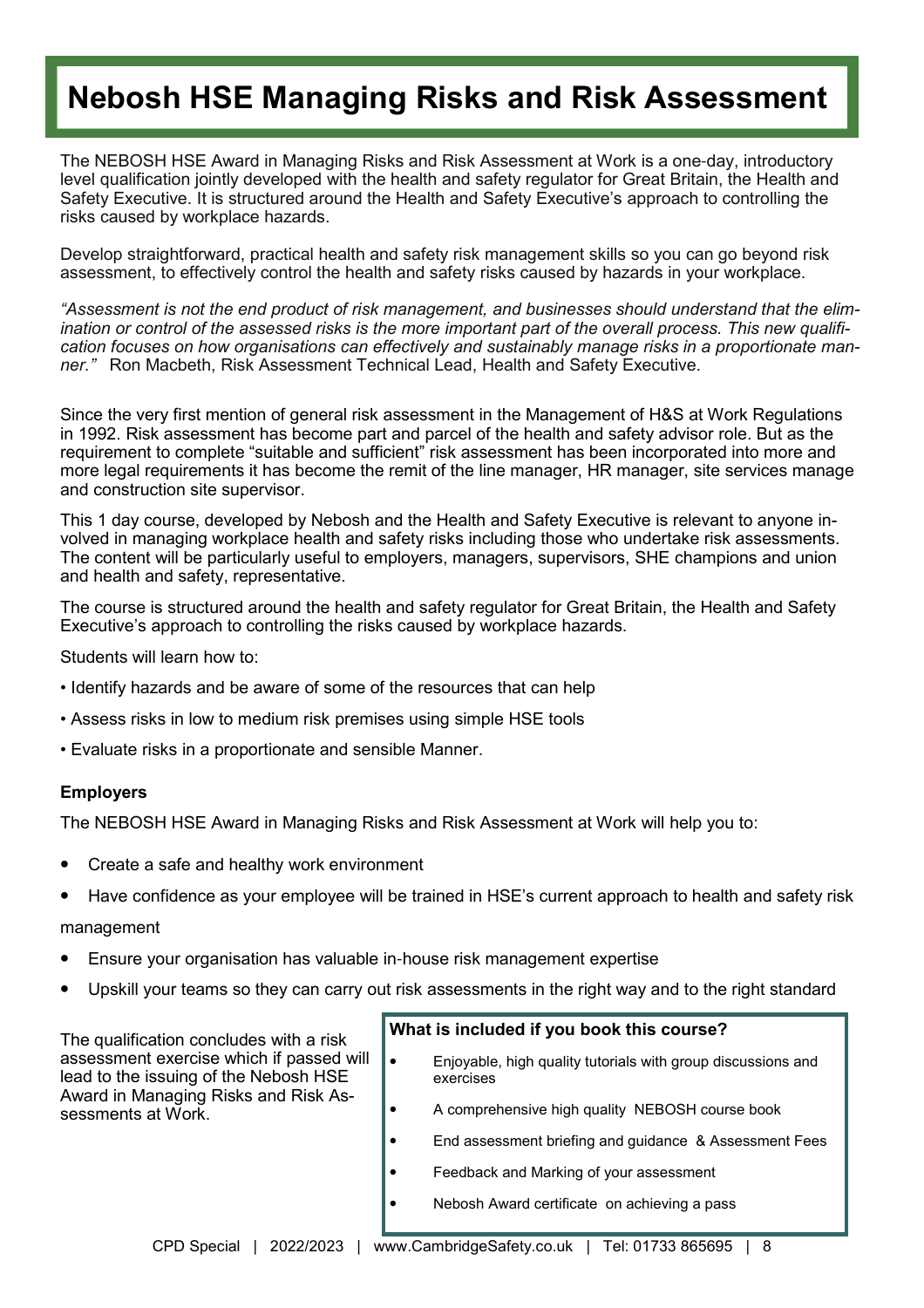### **Nebosh HSE Manual Handling Risk Assessment**

NEBOSH and Great Britain's health and safety regulator, the Health and Safety Executive (HSE), have partnered to develop a new qualification aimed at preventing one of the main causes of musculoskeletal disorders; manual handling.

The NEBOSH HSE Certificate in Manual Handling Risk Assessment is a one-day qualification, based on HSE's best practice guidance and tools. The content will help you to identify and assess manual handling risk, and more importantly, prioritise controls to protect workers.

The NEBOSH HSE Certificate in Manual Handling Risk Assessment is for anyone who gets involved with assessing and addressing manual handling risks. It is common for the following roles to have these responsibilities:

- Health and safety professionals
- Workplace champions
- Employee representatives
- Occupational health practitioners.

The qualification will help you to:

- Explain the importance of reducing risks associated with manual handling activities
- Understand responsibilities in relation to manual handling
- Explain what manual handling risks are and how they may result in injury
- Demonstrate and practice appropriate manual handling risk assessment technique
- Apply wider elements of risk management for manual handling.

Using this qualification to build in-house expertise will help organisations:

- Protect team members from one of the main causes of musculoskeletal disorders
- Have confidence that the approach adopted to manual handling risk assessment reflects best practice and utilises HSE manual handling tools and templates.

### Length of Course

This one-day qualification requires a minimum of six hours study with a recommendation of one hour for the assessment. This means it can be completed in just one day. A practical assessment is completed at the end of the course. After watching a video of a manual handling activity in a workplace, you will be asked to assess it using HSE tools and templates. Your assessment will normally take place at the end of the day's training (if taught face to face).

### Assessment results

You will receive your results within 24 working days of sitting the assessments. Once you have achieved a pass, a qualification parchment will be issued. This is normally within 20 working days of the confirmation of the successful unit.

### **What is included if you book this course?** • Enjoyable, high quality tutorials with group discussions and exercises

- A comprehensive high quality NEBOSH course book
- End assessment briefing and guidance & Assessment Fees
- Feedback and Marking of your assessment
- Nebosh Award certificate on achieving a pass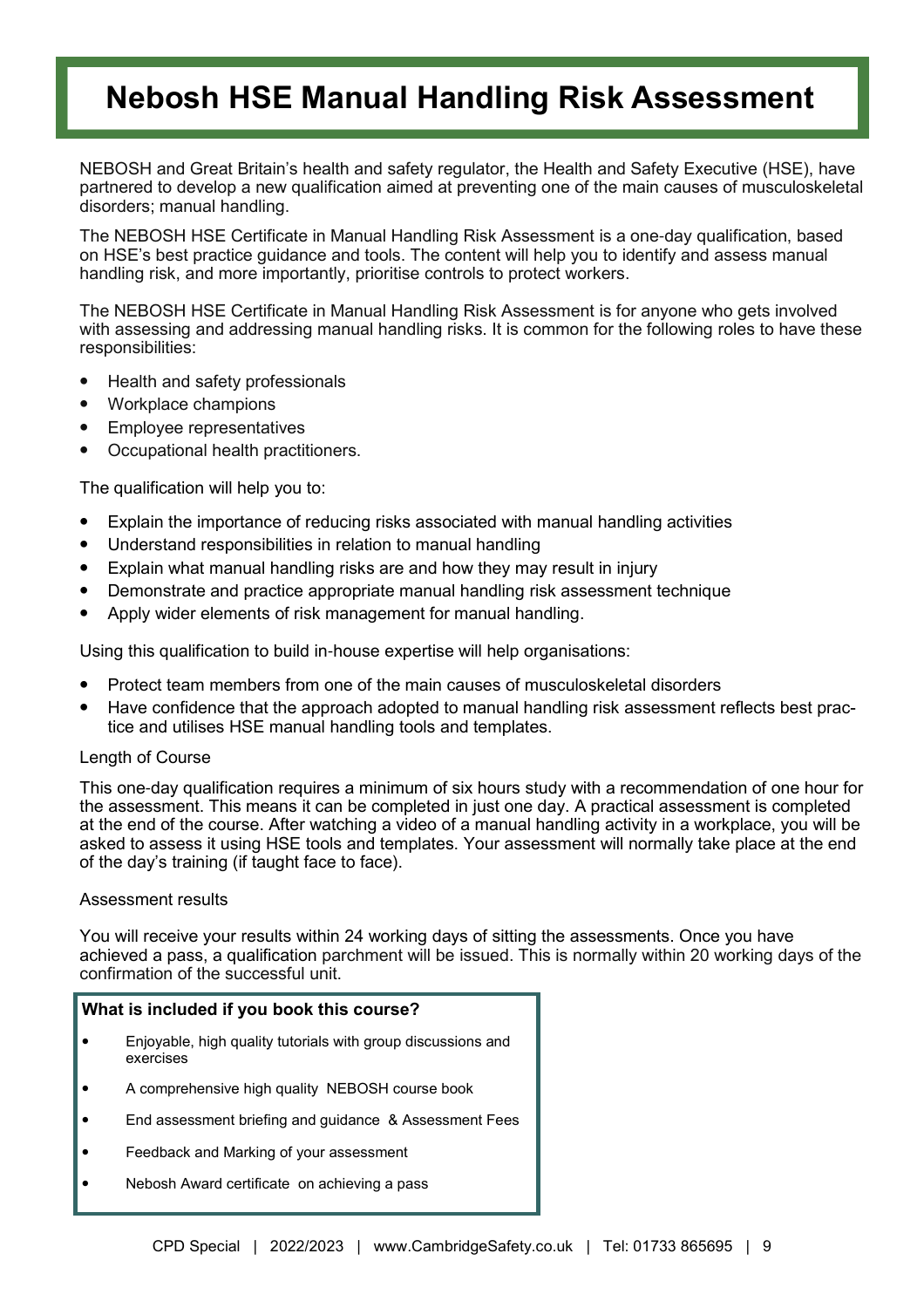## **Certificate in H&S Leadership Excellence**

NEBOSH has worked with Great Britain's Health and Safety Regulator, the Health and Safety Executive (HSE) to develop a one-day health and safety qualification for senior business leaders and anyone aspiring to this role.

The NEBOSH HSE Certificate in Health and Safety Leadership Excellence is interactive and thought provoking. The course content highlights the moral, legal and financial reasons for good health and safety leadership and offers guidance on the key areas to focus on to achieve it.

Employers will gain a number of benefits from giving their business leaders the opportunity to take this qualification, including:

- Leadership that reflects the HSE's model of effective health and safety leadership,
- Health and safety will be factored into business decisions in the future,
- Leaders who recognise how their own behaviour's impact on health and safety culture.

This qualification is for senior business leaders or anyone who aspires to this role in the future. It will help you become a better health and safety advocate and influencer by highlighting the key areas to focus on to make a difference.

It is relevant for all business leaders working in any sector, anywhere in the world.

*"The qualification content was a good mix of health and safety 'need*-*to*-*knows' and leadership tools to both improve our culture and performance. The assessment was a good way to reflect on the day and develop ideas which leaders can now use in their daily work."* Tom Wike, Health & Safety Adviser, The FA

What does the course cover?

The NEBOSH HSE Certificate in Health and Safety Leadership Excellence has been designed to help you become a better influencer of health and safety in your business. The course content covers the following topics:

- What health and safety leadership means,
- The moral, legal and financial reasons for good health and safety leadership.
- The links between health and safety leadership and culture,
- What the different leadership styles are,
- How human failures can impact performance and culture,
- The HSE's model of effective health and safety leadership,
- How leaders can build effective relationships with the workforce.

How is the qualification assessed?

The assessment will be in the form of reflective statements undertaken throughout the course. These show how the learner's knowledge, skill and behaviours may have both positive and negative effects on health and safety performance in their organisation.

Learners will also need to make a commitment to a leadership intervention that will improve health and safety management within their sphere of influence at work.

For further details contact us on 01733 865695 or visit www.cambridgesafety.co.uk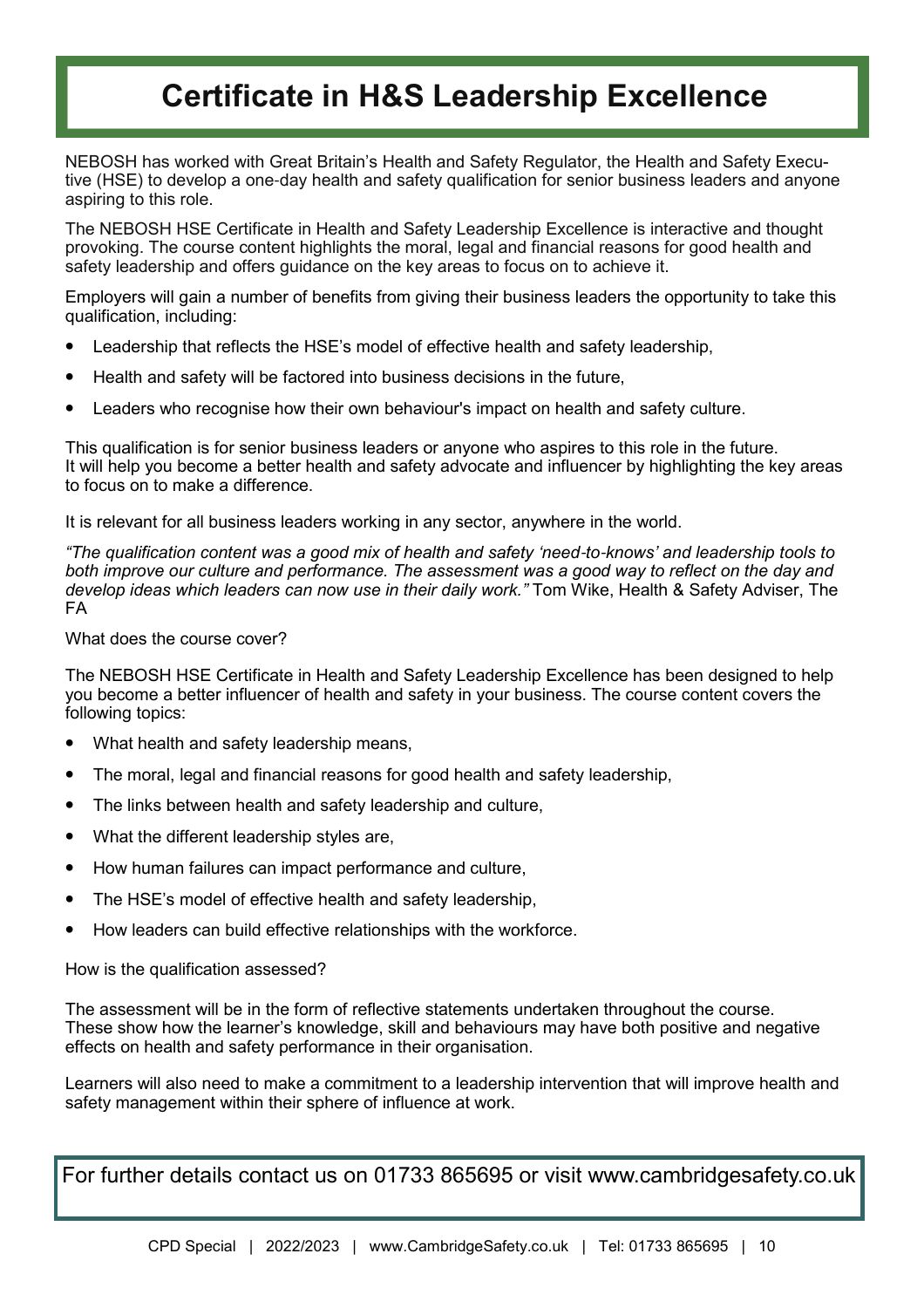# **HSE Introduction to Incident Investigation**

This award level qualification is aimed at managers, supervisors, SHE champions, union representatives and aspiring health and safety practitioners, developed by Nebosh jointly with the Health and Safety Executive.

Students who achieve this qualification will be able to:

- independently investigate simple incidents
- Gather evidence including conducting witness interviews
- Produce an action plan to prevent a recurrence of an incident
- Contribute to team investigations for large scale incidents
- Positively impact the safety culture in your organisation

This one day NEBOSH HSE Introduction to Incident Investigation covers the following topics:

- Moral, legal and financial arguments for investigations
- Human and organisational factors that can contribute to an incident
- The process for investigating incidents
- Positive interview strategies and the barriers to successful interviews The course is designed to provide the information to enable delegates to carry out investigations, identify immediate and underlying causes and write a meaningful report thus enabling actions to be taken to prevent a reoccurrence.

Students will be able to understand:

- accident/incident terminology;
- why accidents need to be investigated;
- how human and organisational factors can contribute to an accident;
- the accident investigation process;
- what good interviewing technique looks like;
- how to develop an action plan following an accident investigation.

As well as tackling the extensive syllabus and standards set by Nebosh, the course will also give assistance in the preparation of the end of course assessment.

You will receive your results within 24 working days of sitting the assessments. Once you have achieved a pass a qualification parchment will be issued. This is normally within 40 working days of the confirmation of the successful unit.

### **What is included if you book this course?**

- Enjoyable, high quality tutorials with group discussions and exercises
- A comprehensive high quality NEBOSH course book
- End assessment briefing and guidance & Assessment Fees
- Feedback and Marking of your assessment
- Nebosh Award certificate on achieving a pass
- Refreshments and lunch buffet
- Course lunch and refreshments